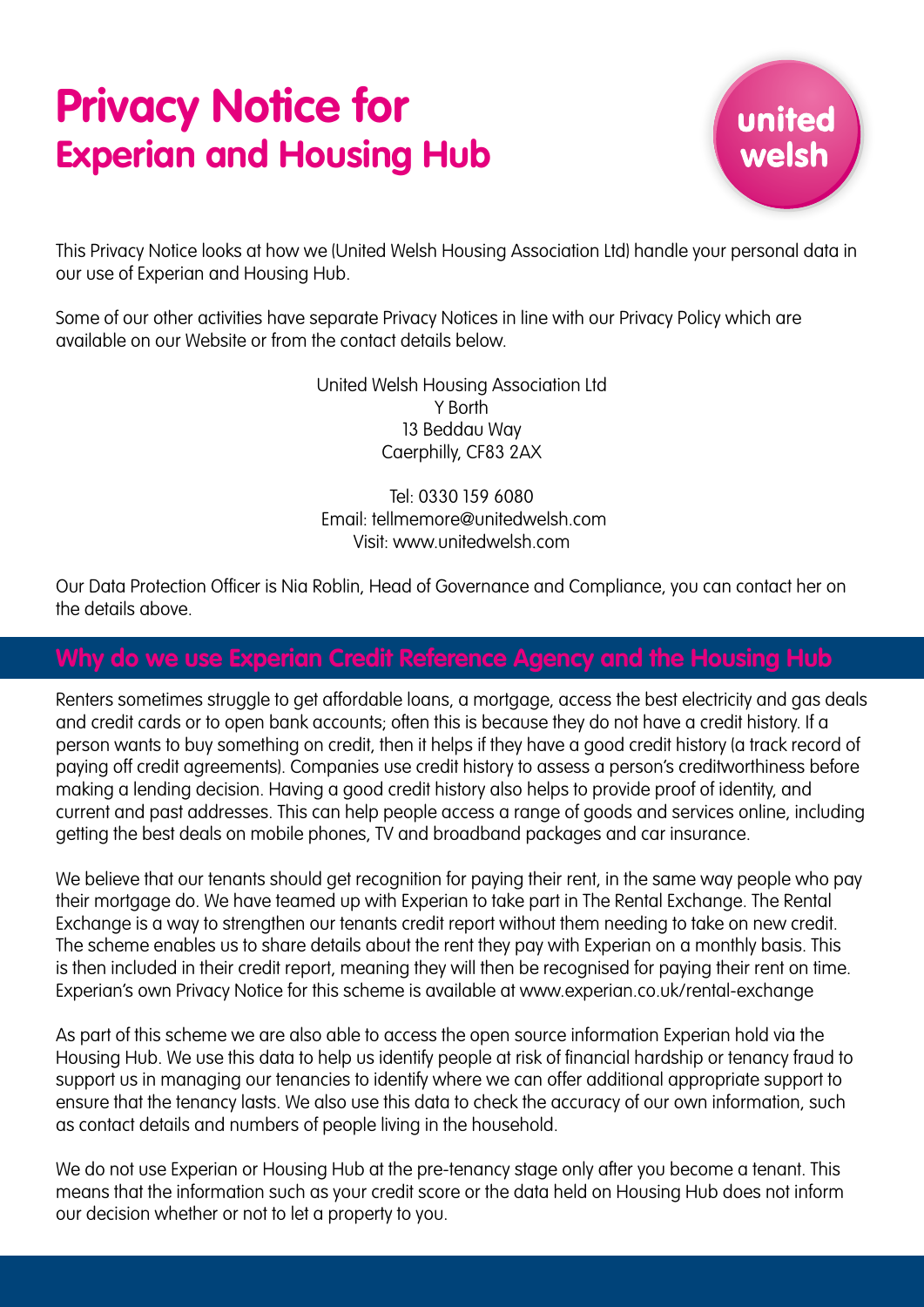Most of the information we use, is information you have given us directly about yourself or the people you live with. However, some may be information that we are given by a third-party organisation such a local authority, the Police or third sector support charity, or some may be information that is publicly available.

| <b>Information category</b>                                                                                                                                                                   | Why do we need it?                                                                                                                                                                                                                           | <b>Legal bases</b>                                                                                                                                        |
|-----------------------------------------------------------------------------------------------------------------------------------------------------------------------------------------------|----------------------------------------------------------------------------------------------------------------------------------------------------------------------------------------------------------------------------------------------|-----------------------------------------------------------------------------------------------------------------------------------------------------------|
| <b>Basic details such as*:</b><br>• Name                                                                                                                                                      | This data is shared as part of the Rental Exchange                                                                                                                                                                                           | • Legitimate Interest -<br>The Rental Exchange will<br>help us in achieving Our<br>Strategy Aims and en-<br>suring that our tenancies<br>are sustainable  |
| • Address<br>• Email addresses<br>• Phone numbers<br>• Date of Birth                                                                                                                          | We use this data on Housing Hub to check the accuracy<br>of our records                                                                                                                                                                      |                                                                                                                                                           |
| <b>Tenancy Management</b><br>Information such as*:<br>• Financial Information and<br>benefit entitlement<br>• Rental Account Details<br>• Tenancy Reference<br>• Tenancy Start Date           | This Data is shared as part of the Rental Exchange                                                                                                                                                                                           | • Legitimate Interest -<br>The Rental Exchange<br>will help us in achieving<br>Our Strategy Aims and<br>ensuring that our<br>tenancies are<br>sustainable |
|                                                                                                                                                                                               | We use this data on Housing Hub to identify people at<br>risk of financial hardship and tenancy fraud                                                                                                                                        |                                                                                                                                                           |
|                                                                                                                                                                                               | We use this data on Housing Hub to check the accuracy<br>of our data                                                                                                                                                                         |                                                                                                                                                           |
| <b>Familial or Relationship</b><br>Information such as*:<br>· Household makeup<br>• Number of Children in<br>household<br>• Basic details of those<br>living at property over 18<br>years old | This Data is shared as part of the Rental Exchange                                                                                                                                                                                           | • Legitimate Interest -<br>The Rental Exchange<br>will help us in achieving<br>Our Strategy Aims and<br>ensuring that our<br>tenancies are<br>sustainable |
|                                                                                                                                                                                               | We use this data on Housing Hub to identify people at<br>risk of financial hardship and tenancy fraud                                                                                                                                        |                                                                                                                                                           |
|                                                                                                                                                                                               | We use this data on Housing Hub to check the accuracy<br>of our data                                                                                                                                                                         |                                                                                                                                                           |
| <b>Special Category Data</b><br>such as*<br>• County Court Judgements                                                                                                                         | Although we do not share the information we hold<br>on CCJs with Experian or Housing Hub, as part of the<br>Housing Hub we have access to the open source data<br>held in relation to this. We use this to check the<br>accuracy of our data | · Legitimate Interest -<br>The Rental Exchange<br>will help us in achieving<br>Our Strategy Aims and<br>ensuring that our<br>tenancies are<br>sustainable |
| <b>Voice Call Recordings</b>                                                                                                                                                                  | All phone calls made to and from our landlines are<br>recorded                                                                                                                                                                               | · Legitimate Interest -<br>for Training and<br><b>Monitoring Purposes</b>                                                                                 |

\*The examples given of the information that we use are not exhaustive lists.

This privacy notices details the information sharing between United Welsh, Housing Hub and Experian Credit Reference Agency.

We will not usually share the information gained from Housing Hub with any further third parties. However, if it leads us to suspect criminal activities such as tenancy or benefit fraud we would act in accordance with our policies and procedures and may share information with local authorities, or the Police or other agencies as necessary, for the purposes of crime investigation and prevention. We will only do this if there are laws that allow us to do so or we have a legitimate interest in doing so, when we are confident that you would reasonably expect us to.

We may also share your information when you have given us explicit consent to share your information.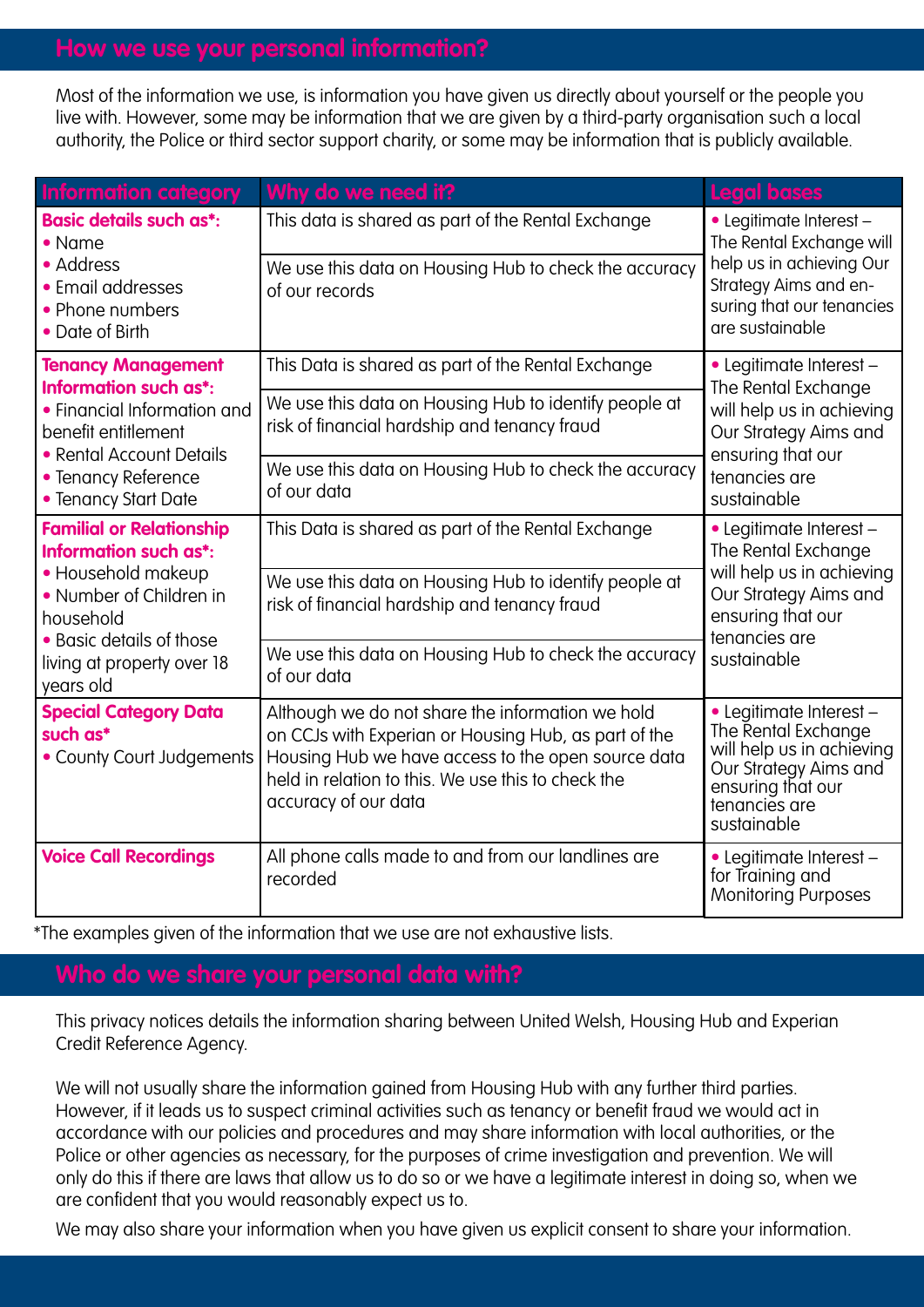## **How long do we keep your information for?**

The length of time we keep your information for will depend on why we need to process it. We will keep it in line with our retention schedule, legislative requirements and best practice guidance until the data is no longer needed for the purpose it was collected. Following this the information will be destroyed and disposed of in a secure manner. If we are required to keep the information for statistical purposes we will anonymise or pseudonymise it where possible.

### **Your Individual Rights**

You have a number of individual rights under the General Data Protection Regulation (GDPR).

As part of the Rental Exchange we would like to offer anyone whose data we share with Experian the opportunity to opt out of this processing. To do this please contact us via tellmemore@unitedwelsh.com or by calling us on 0330 159 6080 (option 3).

You have the right to access the personal information that we process about you. If you believe the personal information we hold on you is inaccurate or incomplete, you have the right to have it corrected or completed. Where we are using your information based solely on your consent, you also have the right to withdraw this consent at any time by contacting us.

You also have the right, in certain circumstances, to block the processing of your data, object to some types of processing or even have your data deleted or in some cases transferred to another organisation of your choice.

More information about all of these rights can be found from our website www.unitedwelsh.com or by visiting www.ico.org.uk

## **Storage of your personal data**

To enable us to provide you with a tenancy we will store your personal data on a number of electronic systems. Some of these systems are held on site in our privately owned corporate network or in a Cloud based service. Where the latter happens we work closely with the providers to ensure the security of your information is in line with legal requirements.

We also use paper records when necessary, for example personal evacuation plans for residents at a sheltered scheme or hard copies of tenancy agreements, these are held in locked storage that is only accessible by relevant members of staff. United Welsh will never store any of your personal information outside of the European Economic Area.

# **Not happy with any of this?**

If you are not happy with any of the ways we handle your data then please tell us using the details above.

If you are still not happy, you are able to complain to the UK's supervisory authority for data protection – the Information Commissioner's Office by visiting www.ico.org.uk/concerns or by phoning them on 0303 123 1113.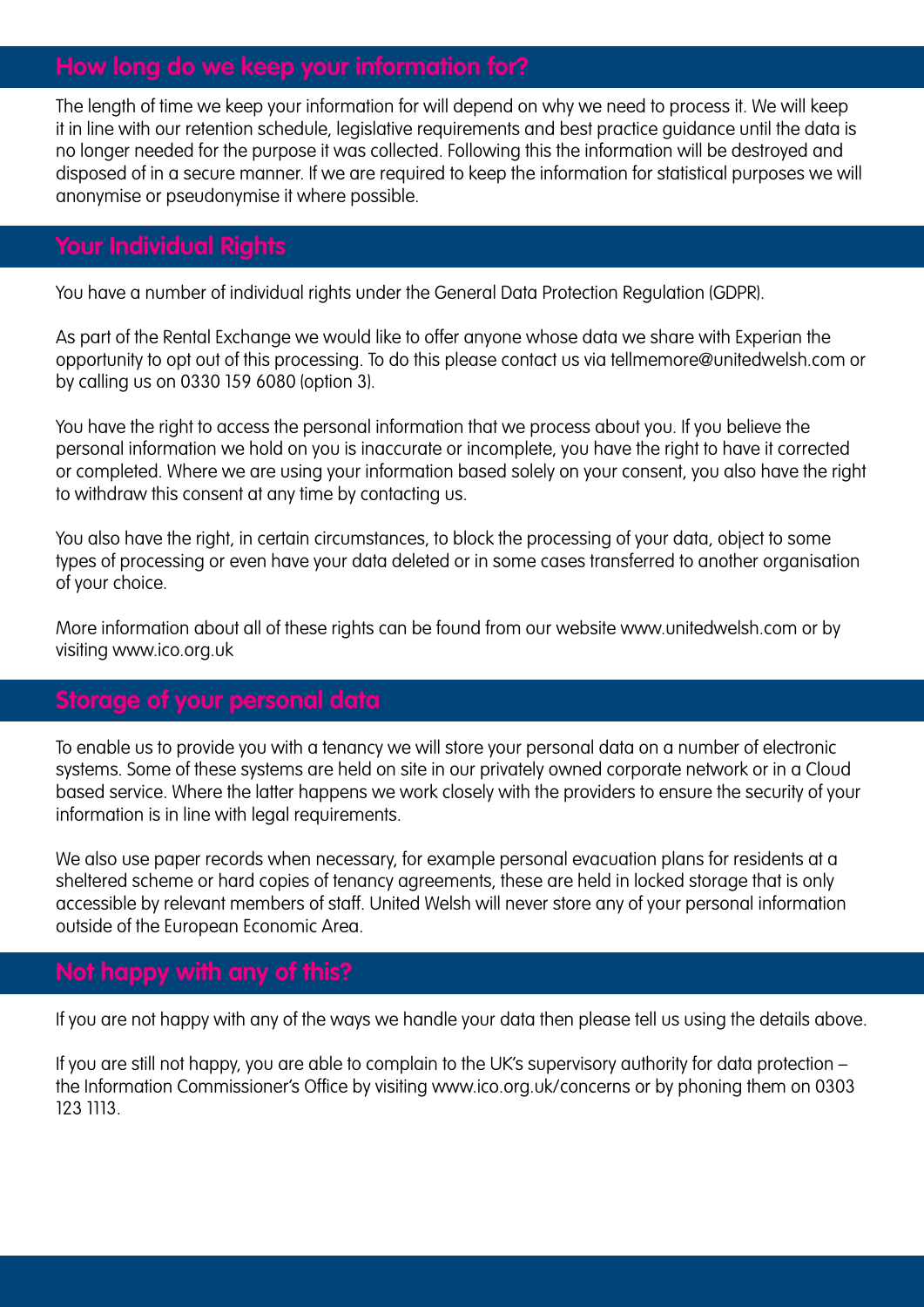# **Hysbysiad Preifatrwydd Experian a'r Both Tai**



Mae'r Hysbysiad Preifatrwydd hwn yn trafod sut byddwn ni (United Welsh) yn trin eich data personol wrth ddefnyddio Experian a'r Both Tai.

Mae rhai o'n gweithgareddau eraill yn destun hysbysiadau preifatrwydd ar wahân yn unol â'n Polisi Preifatrwydd, gyda chopïau ar ein gwefan neu wrth gysylltu â'r isod.

> United Welsh Housing Association Ltd Y Borth 13 Ffordd Beddau Caerffili CF83 2AX

Ffôn: 0330 159 6080 Ebost: tellmemore@unitedwelsh.com Gwefan: www.unitedwelsh.com

Ein swyddog diogelu data yw Nia Roblin, pennaeth llywodraethu & cydymffurfio

### **Rhesymau am ddefnyddio Experian (Credit Reference Agency) a'r Both Tai**

Weithiau bydd pobl sy'n rhentu cartrefi'n methu cael benthyciadau fforddiadwy, morgais, y bargenion trydan a nwy gorau, cardiau credyd neu agor cyfrifon banc; yn aml y rheswm yw diffyg hanes credyd. Os bydd person am brynu rhywbeth ar gredyd, bydd yn werth cael hanes credyd da (profiad o dalu cytundebau credyd). Bydd cwmnïau'n defnyddio hanes credyd wrth bennu os am roi benthyciad i bobl. Mae hanes credyd da hefyd yn helpu i ddarparu prawf hunaniaeth, a chyfeiriadau presennol a blaenorol. Mae hynny'n gallu helpu i gael nwyddau a gwasanaethau arlein, yn cynnwys bargenion ffonau symudol, pecynnau teledu a band eang, ac yswiriant car.

Barn United Welsh yw dylid cydnabod ymdrechion tenantiaid i dalu eu rhent yn yr un modd â phobl yn talu morgais. Rydym wedi cydweithio ag Experian i fod yn rhan o'r Rental Exchange. Dull o gryfhau adroddiad credyd tenantiaid heb eu gorfodi i gymryd credyd newydd. Mae'r cynllun yn hwyluso rhannu manylion eu rhent bob mis gydag Experian, gan gynnwys hynny yn eu hadroddiad credyd a'u cydnabod am dalu rhent yn brydlon. Mae copi o Hysbysiad Preifatrwydd Experian ar gyfer y cynllun yn www.experian.co.uk/rental-exchange

Fel rhan o'r cynllun, byddwn hefyd yn cael mynediad i wybodaeth ffynhonnell agored mae Experian yn cadw drwy'r Both Tai. Byddwn yn defnyddio'r data er mwyn helpu i nodi pobl dan risg o wynebu caledi ariannol neu dwyll tenantiaeth, gan ein helpu i reoli tenantiaethau a nodi ble allwn gynnig cymorth ychwanegol er cynnal tenantiaeth. Byddwn hefyd yn defnyddio'r data er mwyn gwirio ein gwybodaeth, fel manylion cyswllt a nifer y bobl yn byw mewn cartrefi.

Ni fyddwn yn defnyddio Experian neu'r Both Tai yn y cymal cyn-tenantiaeth, dim ond ar ôl i chi ddod yn denant. O ganlyniad, ni fyddwn yn defnyddio gwybodaeth fel eich sgôr credyd neu'r data ar eich Both Tai wrth bennu os am rentu cartref i chi ai peidio.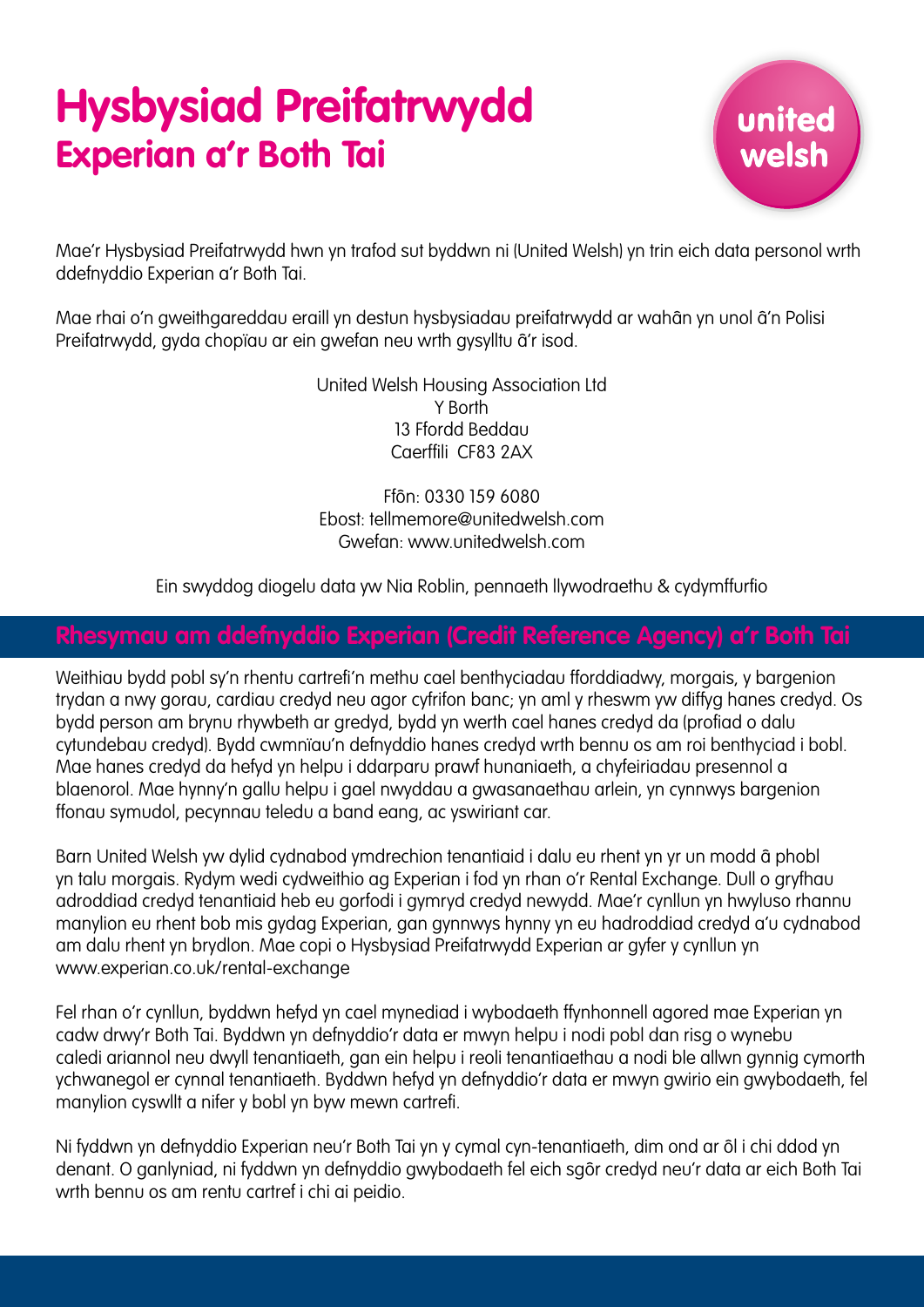## **Ein defnydd o'ch manylion personol?**

Bydd y rhan helaeth o'r wybodaeth a ddefnyddir yn fanylion byddwch wedi rhoi i ni am eich hun neu bobl rydych yn cyd-fyw â nhw. Fodd bynnag, efallai byddwn yn cael rhai manylion gan drydydd partïon fel awdurdod lleol, yr Heddlu neu elusen cymorth trydydd sector, neu wybodaeth a ddarperir yn gyhoeddus.

| Categori gwybodaeth                                                                                                                                                                  | Rheswm am eu casglu?                                                                                                                                                                                                              | Seiliau cyfreithiol                                                                                                        |
|--------------------------------------------------------------------------------------------------------------------------------------------------------------------------------------|-----------------------------------------------------------------------------------------------------------------------------------------------------------------------------------------------------------------------------------|----------------------------------------------------------------------------------------------------------------------------|
| <b>Manylion sylfaenol fel*:</b><br>$\bullet$ Enw<br>• Cyfeiriad<br>• Ebost<br>• Rhifau ffôn<br>· Dyddiad geni                                                                        | Rhannu'r data fel rhan o'r Rental Exchange                                                                                                                                                                                        | · Diddordeb dilys -<br>Rental Exchange yn ein<br>helpu i wireddu<br>amcanion ein<br>strategaeth a chynnal<br>tenantiaethau |
|                                                                                                                                                                                      | Defnyddio'r data ar y Both Tai er gwirio ein cofnodion                                                                                                                                                                            |                                                                                                                            |
| <b>Manylion rheoli</b><br>tenantiaeth*:<br>• Gwybodaeth ariannol a<br>hawlio budd-daliadau<br>• Manylion cyfrif rhent<br>• Cyfeirnod tenantiaeth<br>· Dyddiad dechrau<br>tenantiaeth | Rhannu'r data fel rhan o'r Rental Exchange                                                                                                                                                                                        | · Diddordeb dilys -<br>Rental Exchange yn ein<br>helpu i wireddu<br>amcanion ein<br>strategaeth a chynnal<br>tenantiaethau |
|                                                                                                                                                                                      | Defnyddio'r data ar y Both Tai er nodi pobl o dan risg o<br>galedi ariannol neu dwyll tenantiaeth                                                                                                                                 |                                                                                                                            |
|                                                                                                                                                                                      | Defnyddio'r data ar y Both Tai er gwirio ein cofnodion                                                                                                                                                                            |                                                                                                                            |
| Manylion teulu /<br>perthnasoedd*:<br>· Aelodau'r teulu<br>• Nifer plant yn y cartref<br>• Manylion sylfaenol pobl<br>dros 18 oed yn byw yn y<br>cartref                             | Rhannu'r data fel rhan o'r Rental Exchange                                                                                                                                                                                        | · Diddordeb dilys -<br>Rental Exchange yn ein<br>helpu i wireddu<br>amcanion ein<br>strategaeth a chynnal<br>tenantiaethau |
|                                                                                                                                                                                      | Defnyddio'r data ar y Both Tai er nodi pobl o dan risg o<br>galedi ariannol neu dwyll tenantiaeth                                                                                                                                 |                                                                                                                            |
|                                                                                                                                                                                      | Defnyddio'r data ar y Both Tai er gwirio ein cofnodion                                                                                                                                                                            |                                                                                                                            |
| Categoriau arbennig*<br>• Dyfarniadau Llys Sirol                                                                                                                                     | Er na fyddwn yn rhannu manylion CCJs (dyfarniadau llys<br>sirol) gydag Experian neu'r Both Tai, fel rhan o'r Both Tai<br>gallwn weld data ffynhonnell agored yn y cyd-destun<br>hwnnw. Byddwn yn ei ddefnyddio er gwirio ein data | · Diddordeb dilys -<br>Rental Exchange yn ein<br>helpu i wireddu<br>amcanion ein<br>strategaeth a chynnal<br>tenantiaethau |
| Recordio galwadau ffôn                                                                                                                                                               | Recordio pob galwad ffôn i ac o'n rhifau at ddibenion<br>hyfforddi a monitro                                                                                                                                                      | • Diddordeb dilys - at<br>ddibenion hyfforddi a<br>monitro                                                                 |

\* Nid yw'r enghreifftiau uchod yn rhestrau cynhwysfawr.

### **Rhannu eich data personol gyda phwy?**

Mae'r hysbysiad preifatrwydd hwn yn manylu'r wybodaeth a rennir rhwng United Welsh, Both Tai ac Experian Credit Reference Agency.

Ni fyddwn fel arfer yn rhannu gwybodaeth gan y Both Tai gyda thrydydd partïon. Fodd bynnag, os yn amau gweithredu troseddol megis twyll tenantiaeth neu fudd-daliadau, byddwn yn dilyn ein polisïau a gweithdrefnau ac o bosibl yn rhannu gwybodaeth gydag awdurdodau lleol, yr Heddlu neu asiantaethau eraill yn ôl yr angen, at ddibenion ymchwilio ac atal troseddau. Byddwn ond yn gwneud hynny pan fydd deddfau'n caniatáu hynny, pan fydd diddordeb dilys gennym mewn gwneud hynny, neu pan fyddwn yn hyderus byddech yn disgwyl i ni wneud hynny.

Gallwn hefyd rannu eich gwybodaeth pan fyddwch wedi rhoi caniatâd penodol i ni wneud hynny.